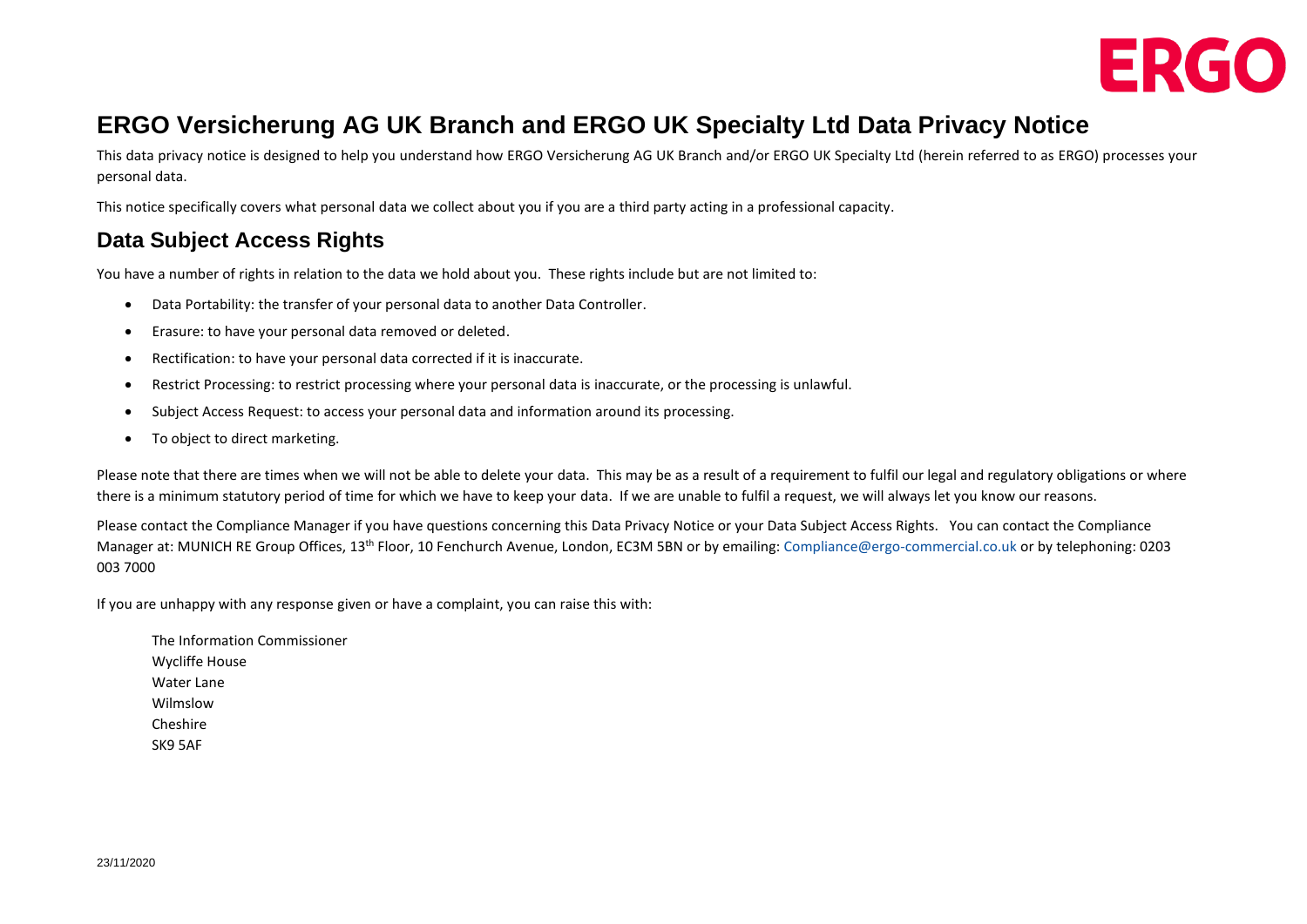

### **What information do we collect about you, and what we use it for?**

In the course of our relationship with you, we may process your personal data for a range of different reasons. For each reason we must have a lawful basis for processing and we will rely on the following as our lawful bases:

- We have a legal or regulatory obligation to use your personal data.
- We have a legitimate business need to use your personal data for operational and business administration purposes. When using your personal data for these purposes, we have assessed the basis our processing and ensured that our legitimate business need does not result in any detriment to you.

#### **Personal Data**

| <b>Categories of</b><br>data | <b>Type of information</b><br>processed                                                                     | Where the data comes<br>from                                                                                                                                                              | <b>Purpose of Processing</b>                                                                                                                        | <b>Lawful basis of Processing</b>           | Who we disclose data<br>to                                                                                                              |
|------------------------------|-------------------------------------------------------------------------------------------------------------|-------------------------------------------------------------------------------------------------------------------------------------------------------------------------------------------|-----------------------------------------------------------------------------------------------------------------------------------------------------|---------------------------------------------|-----------------------------------------------------------------------------------------------------------------------------------------|
| Individual<br>Information    | Name, Address, Contact<br>details, Date of birth, Gender                                                    | You<br>Third parties involved in the<br>claims process including Claims<br>Handlers, Claims Adjusters and<br>Assessors, Relevant Claims<br>Experts<br><b>Publically Available Sources</b> | To assess or assist in claims<br>made either by or against our<br>policyholders                                                                     | We have a legitimate<br>business need       | Group companies and firms<br>providing administration<br>services.                                                                      |
| Employment<br>Information    | Job Title, Business<br>Description, Education,<br>Employment History,<br><b>Professional Certifications</b> |                                                                                                                                                                                           | Managing our business<br>operations such as<br>maintaining business and<br>policy records.<br>Managing records of the firms<br>we do business with. | We have a legitimate business need          | Reinsurers.<br>Our agents and other<br>intermediaries or market<br>participants.<br>Credit reference agencies.<br>Anti-fraud databases. |
|                              |                                                                                                             |                                                                                                                                                                                           | Legal or Regulatory Purposes                                                                                                                        | We have a legal or regulatory<br>obligation | Government and Civil<br>Agencies<br><b>Regulatory Bodies</b>                                                                            |
|                              |                                                                                                             |                                                                                                                                                                                           | Prevention and Detection of<br>Fraud                                                                                                                | We have a legitimate business need          |                                                                                                                                         |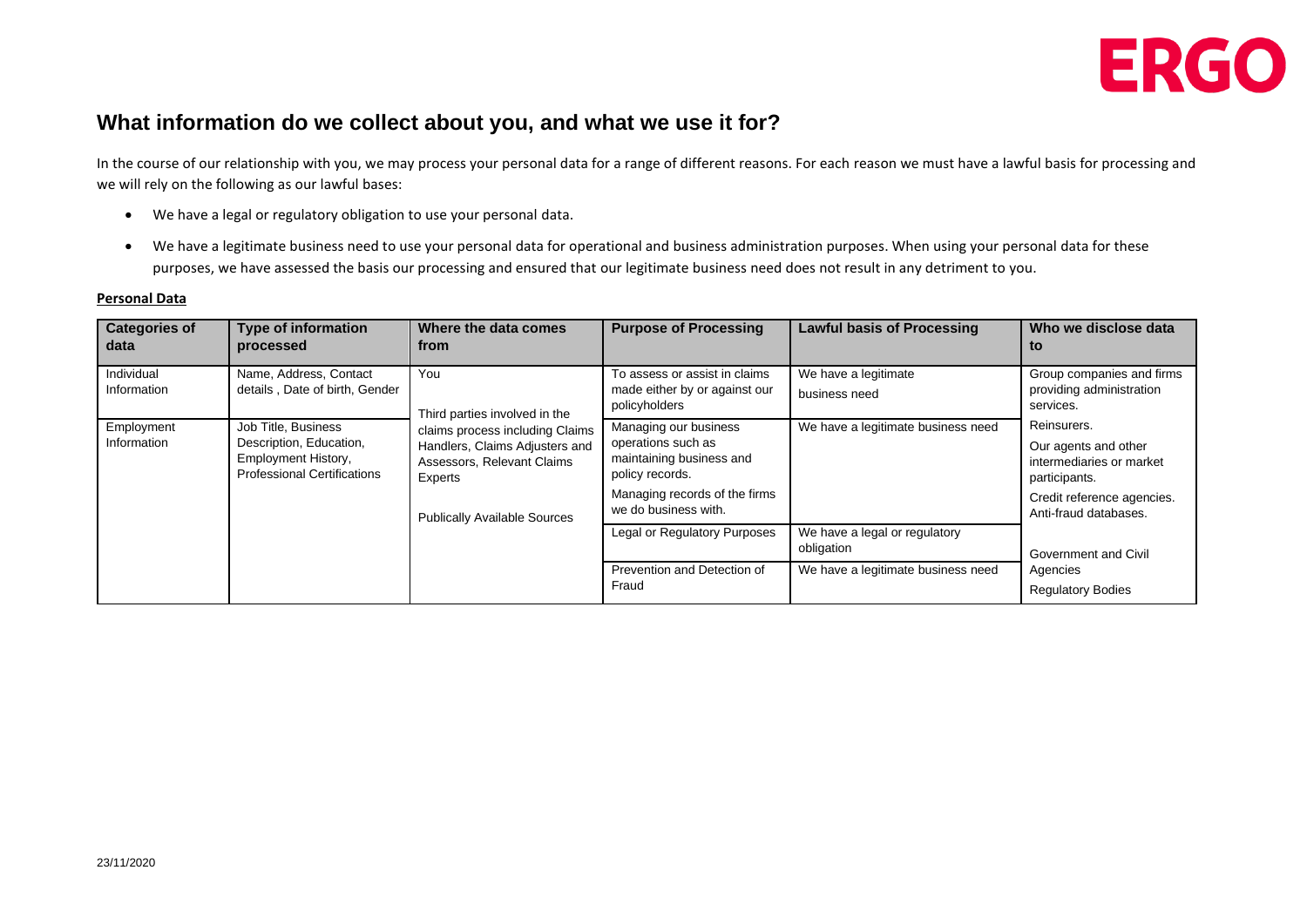

### **How we protect your information**

Your privacy is important to us and we follow strict technical, physical and organisational procedures in the processing, storage, disclosure and destruction of your data. This is to protect against any unauthorised access or damage to, or disclosure or loss of, your data.

## **Call monitoring and recording**

For quality control purposes and to audit the way in which claims are handled, we may review recordings of telephone calls made to our claims handlers.

#### **Data retention**

Your personal data will only be kept for as long as it is necessary for the purpose for which it was collected.

| <b>Category of data</b>                | How long we retain your data                 |
|----------------------------------------|----------------------------------------------|
| <b>Claims Records (Files)</b>          | 5 Years following full and final settlement  |
| Claims Records (MI and Bordereaux)     | 10 Years following full and final settlement |
| <b>Accounting Records</b>              | 10 Years                                     |
| <b>Other General Insurance Records</b> | 7 Years                                      |

# **Transfer of data**

Personal details may be transferred to countries outside the EEA. They will at all times be held securely and handled with the utmost care in accordance with all applicable principles of English law. Personal details will not be transferred outside the EEA unless it is to a country which is considered to have equivalent standards with regard to data protection, or we have taken reasonable steps to ensure that suitable data protection standards are in place. Your personal data may be disclosed to companies within the Group outside the EEA or to other entities outside the EEA that provide business services, subject to the above-mentioned data protection measures.